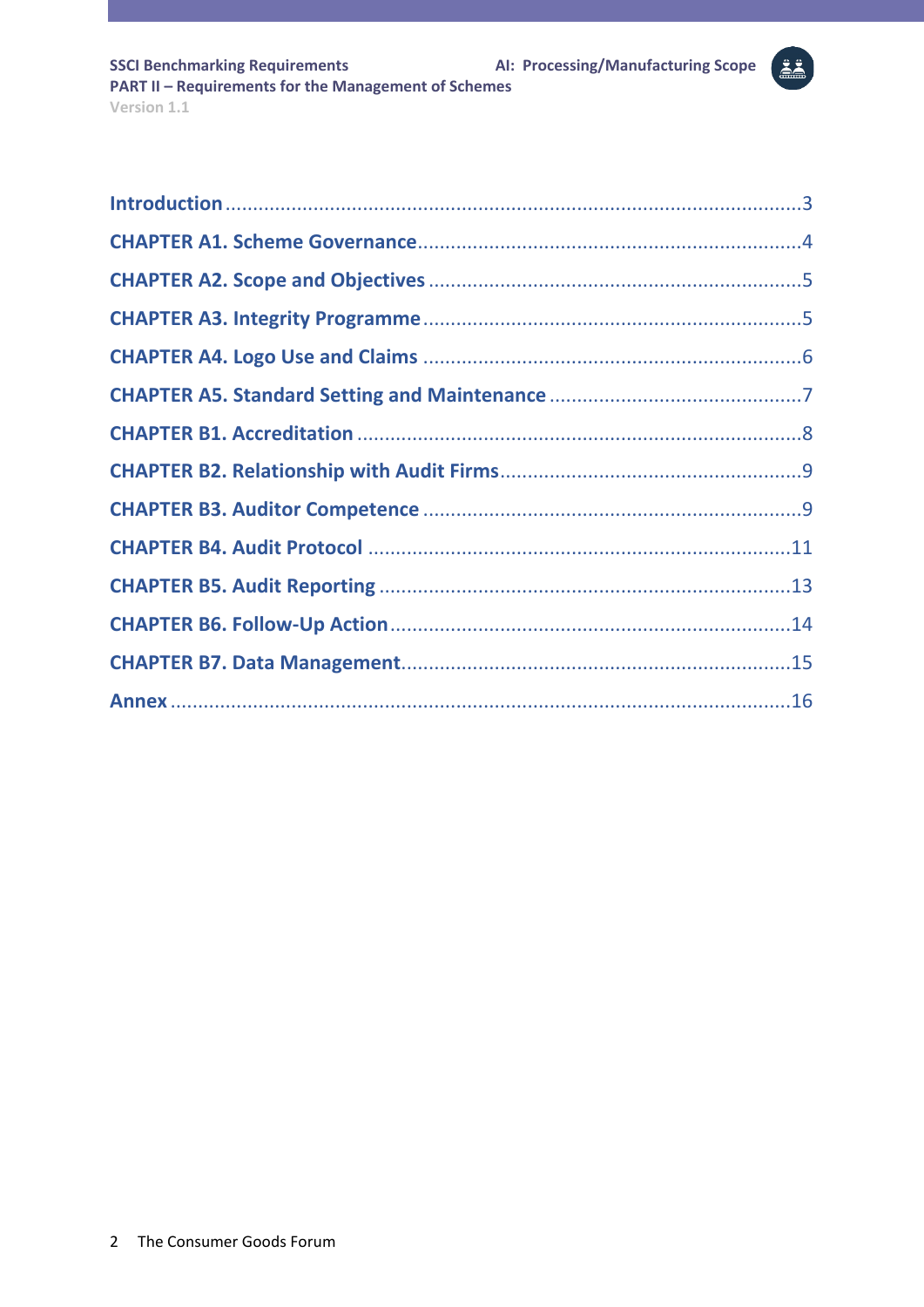

#### <span id="page-2-0"></span>**Introduction**

This section is the second part (Part II) of the SSCI Benchmarking Requirements, which has been developed and published by the Sustainable Supply Chain Initiative (SSCI) at The Consumer Goods Forum – to specify the requirements for the recognition of voluntary sustainability standards / thirdparty schemes (Scheme Owner).

Part II – Requirements for the Management of Schemes covers all benchmarking requirements regarding the management and ownership of a Scheme Owner wishing to be benchmarked by the SSCI for recognition.

All elements of this document are part of the benchmarking process for the current version of the SSCI Benchmarking Requirements and will be checked in conjunction with Part III – AI – Processing/Manufacturing Scope.

All requirements in Part II – Requirements for the Management of Schemes and Part III – AI Processing/Manufacturing Scope must be met in order to receive CGF SSCI recognition

For more information or inquiries, please contact: [ssci@theconsumergoodsforum.com.](mailto:ssci@theconsumergoodsforum.com)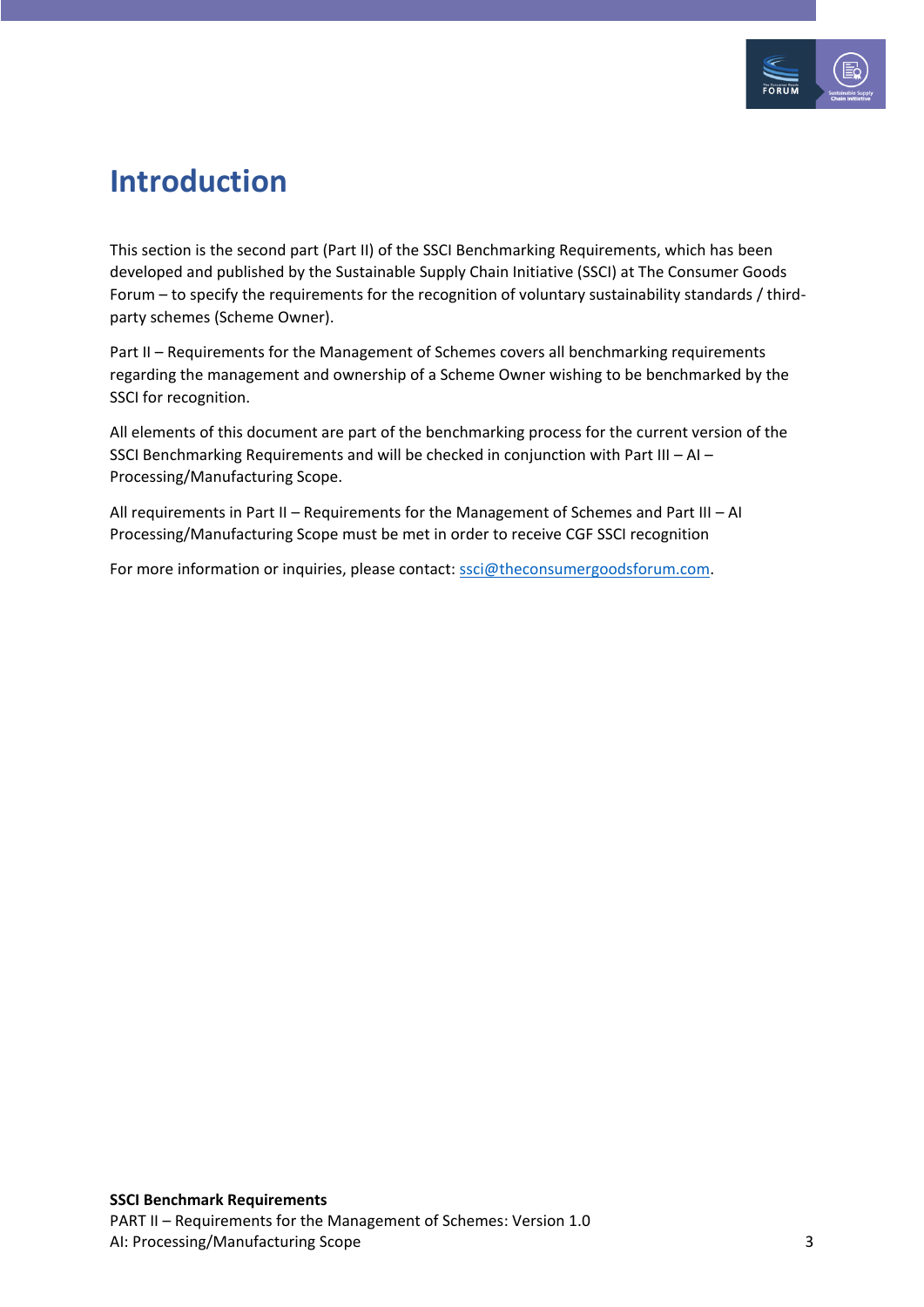#### <span id="page-3-0"></span>**CHAPTER A1. Scheme Governance**

| <b>NUMBER</b> | <b>SSCI BENCHMARKING REQUIREMENTS</b>                                                                                                                                                                                                                                                                                                                                                                                                                                                                                                                                                                                                   |
|---------------|-----------------------------------------------------------------------------------------------------------------------------------------------------------------------------------------------------------------------------------------------------------------------------------------------------------------------------------------------------------------------------------------------------------------------------------------------------------------------------------------------------------------------------------------------------------------------------------------------------------------------------------------|
| A1.01         | The Scheme Owner shall be an organisation that is a legal entity, which could be held<br>legally responsible for the schemes' operations.                                                                                                                                                                                                                                                                                                                                                                                                                                                                                               |
| A1.02         | The scheme cannot be managed or owned in whole or in part by an audit firm or group of<br>audit firms to ensure that the scheme owner is not directly engaged in operational affairs<br>(auditing or certification) of the programme.                                                                                                                                                                                                                                                                                                                                                                                                   |
| A1.03         | The Scheme Owner shall have adequate arrangements to cover liabilities arising from its<br>operations.                                                                                                                                                                                                                                                                                                                                                                                                                                                                                                                                  |
| A1.04         | The Scheme Owner operates to a documented set of governance policies and procedures<br>specifying at least the following:<br>Board or governance body election or appointment process,<br>Board or governance body representation and Terms of Reference,<br>$\bullet$<br>Member categories (where applicable),<br>$\bullet$<br>Income generation or funding processes,<br>$\bullet$<br>An organisational structure,<br>$\bullet$<br>The decision-making processes of each governance body,<br>$\bullet$<br>Key personnel roles (responsibility and authority),<br>Managing conflict of interest, and<br>Assurance process<br>$\bullet$ |
| A1.05         | The Scheme Owner shall have in place a publicly available appeals and complaints<br>resolution procedure and shall require this from approved audit firms and accreditation<br>bodies. Each procedure shall require the respective body to:<br>investigate and take appropriate action regarding relevant complaints, within defined<br>timelines;<br>review and take any necessary corrective actions; and<br>$\bullet$<br>keep a record of all complaints and resulting actions.                                                                                                                                                      |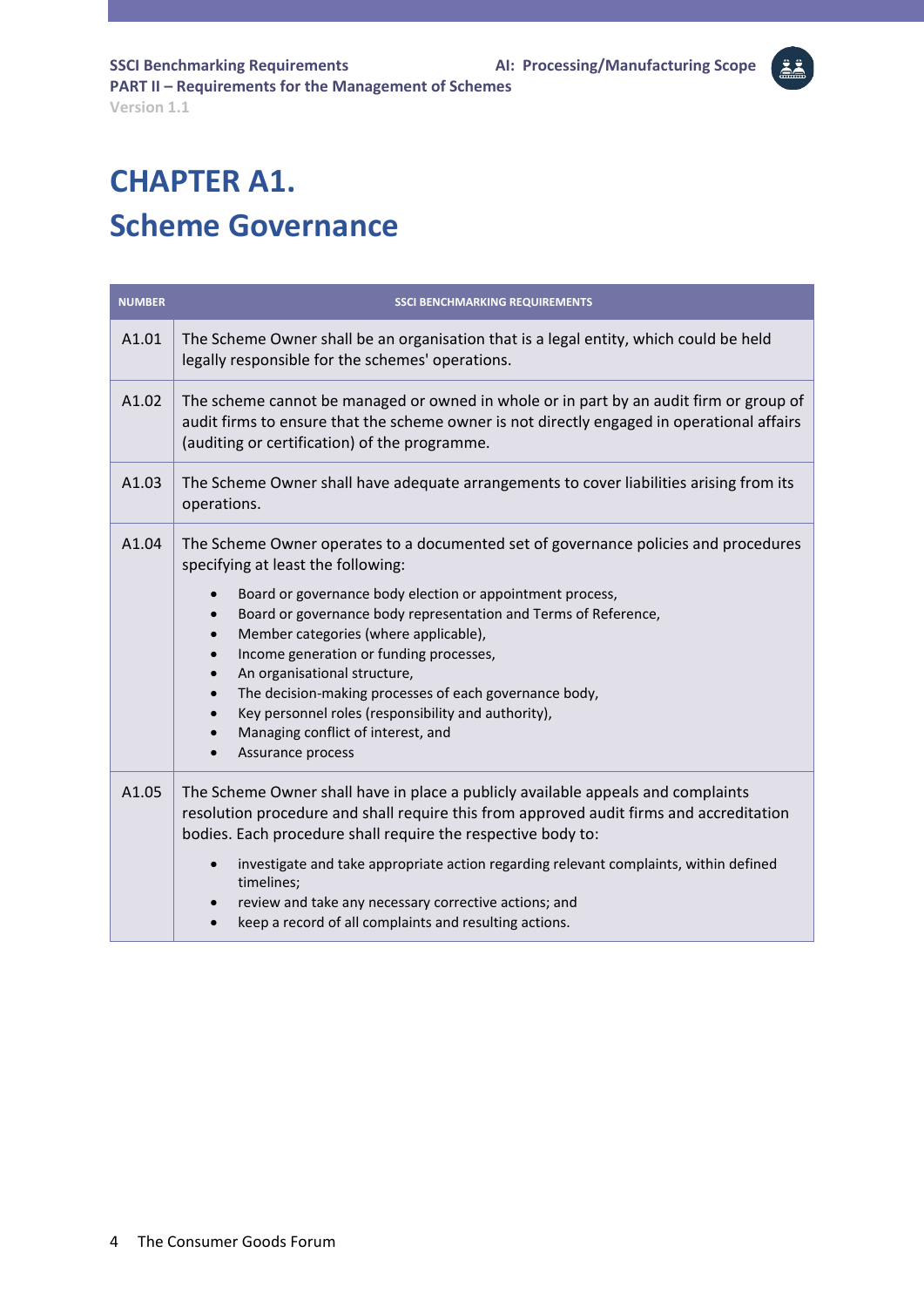

#### <span id="page-4-0"></span>**CHAPTER A2. Scope and Objectives**

| <b>NUMBER</b>     | <b>SSCI BENCHMARKING REQUIREMENTS</b>                                      |
|-------------------|----------------------------------------------------------------------------|
| A <sub>2.01</sub> | The Scheme Owner shall have a defined scope for auditing under its scheme. |

### <span id="page-4-1"></span>**CHAPTER A3. Integrity Programme**

| <b>NUMBER</b> | <b>SSCI BENCHMARKING REQUIREMENTS</b>                                                                                                                                                                                        |
|---------------|------------------------------------------------------------------------------------------------------------------------------------------------------------------------------------------------------------------------------|
| A3.01         | The Scheme Owner shall have in place a clearly defined system for the approval,<br>suspension and withdrawal of audit services by audit firms for the scope of their<br>scheme.                                              |
| A3.02         | The Scheme Owner shall define procedures to monitor the performance of audit firms.<br>The procedures shall, at a minimum, include:                                                                                          |
|               | the review of complaints<br>$\bullet$<br>the review of audit reports<br>$\bullet$<br>a risk-based programme of office audits and witness audits of audit firms that are<br>$\bullet$<br>approved to operate under the scheme |
|               | The monitoring of the performance may take the form of a risk-based programme,<br>based on the region they operate, past complaints, number, size and complexity of<br>assessments carried out by an audit firm.             |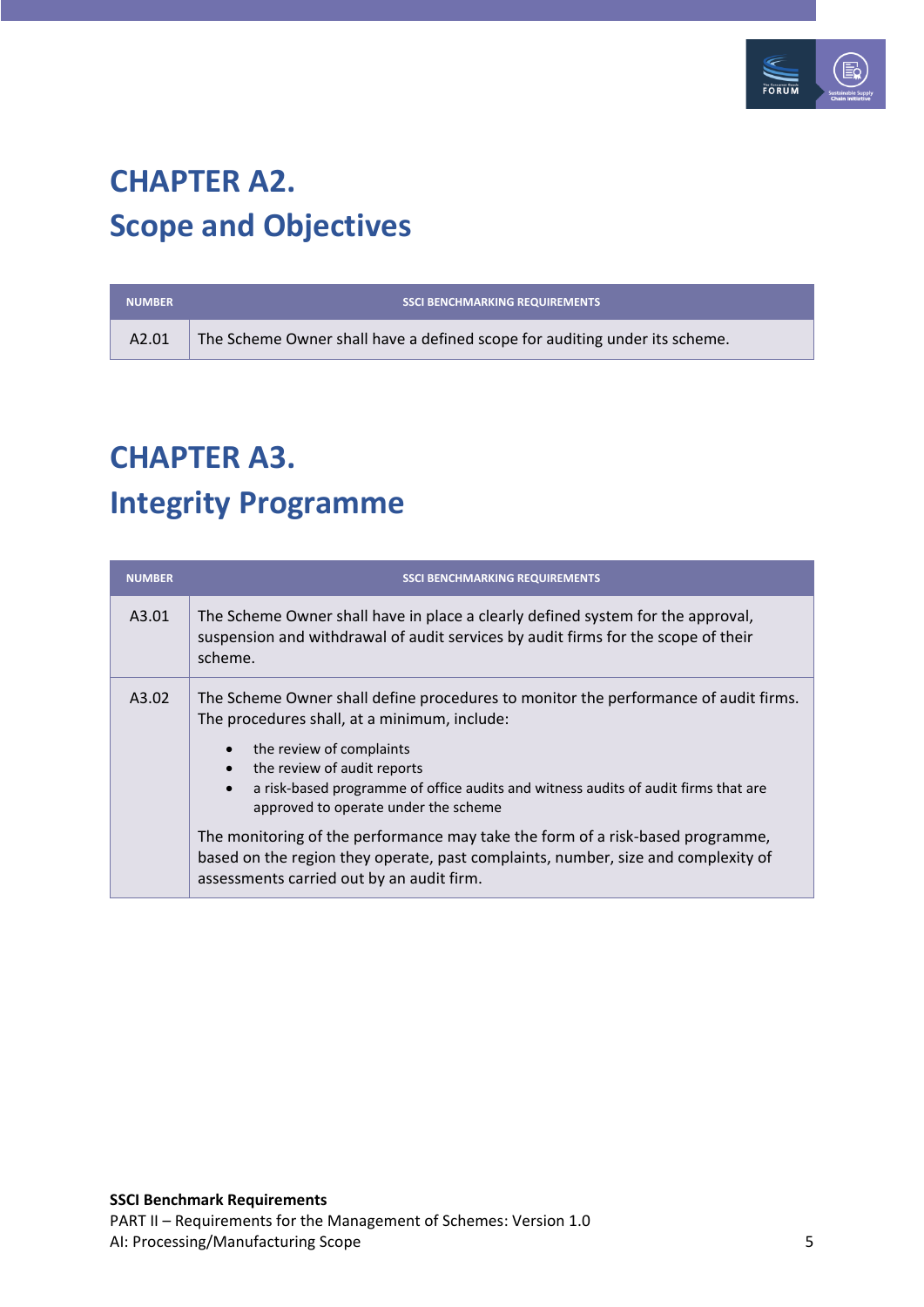#### <span id="page-5-0"></span>**CHAPTER A4. Logo Use and Claims**

| <b>NUMBER</b> | <b>SSCI BENCHMARKING REQUIREMENTS</b>                                                                                                                                                                                                                                                                                            |
|---------------|----------------------------------------------------------------------------------------------------------------------------------------------------------------------------------------------------------------------------------------------------------------------------------------------------------------------------------|
| A4.01         | The Scheme Owner shall have a publicly available policy governing the use of symbols,<br>logos and claims.                                                                                                                                                                                                                       |
|               | The policy shall, at a minimum, include that symbols, logos and claims                                                                                                                                                                                                                                                           |
|               | are only applied to activities that are within the scope of certification/auditing;<br>$\bullet$<br>do not overstate or mislead users relative to the defined scope or the status of the<br>$\bullet$<br>auditee;<br>are relevant to that scope; and<br>$\bullet$<br>the policy shall address copyright protection.<br>$\bullet$ |
| A4.02         | In the case of certification schemes, the Scheme Owner or its delegated authority<br>issues written and enforceable authorisations and/or licenses to use the scheme's<br>mark/claim/logo only when the facility and/or product has been audited as being in<br>conformity with the relevant standard.                           |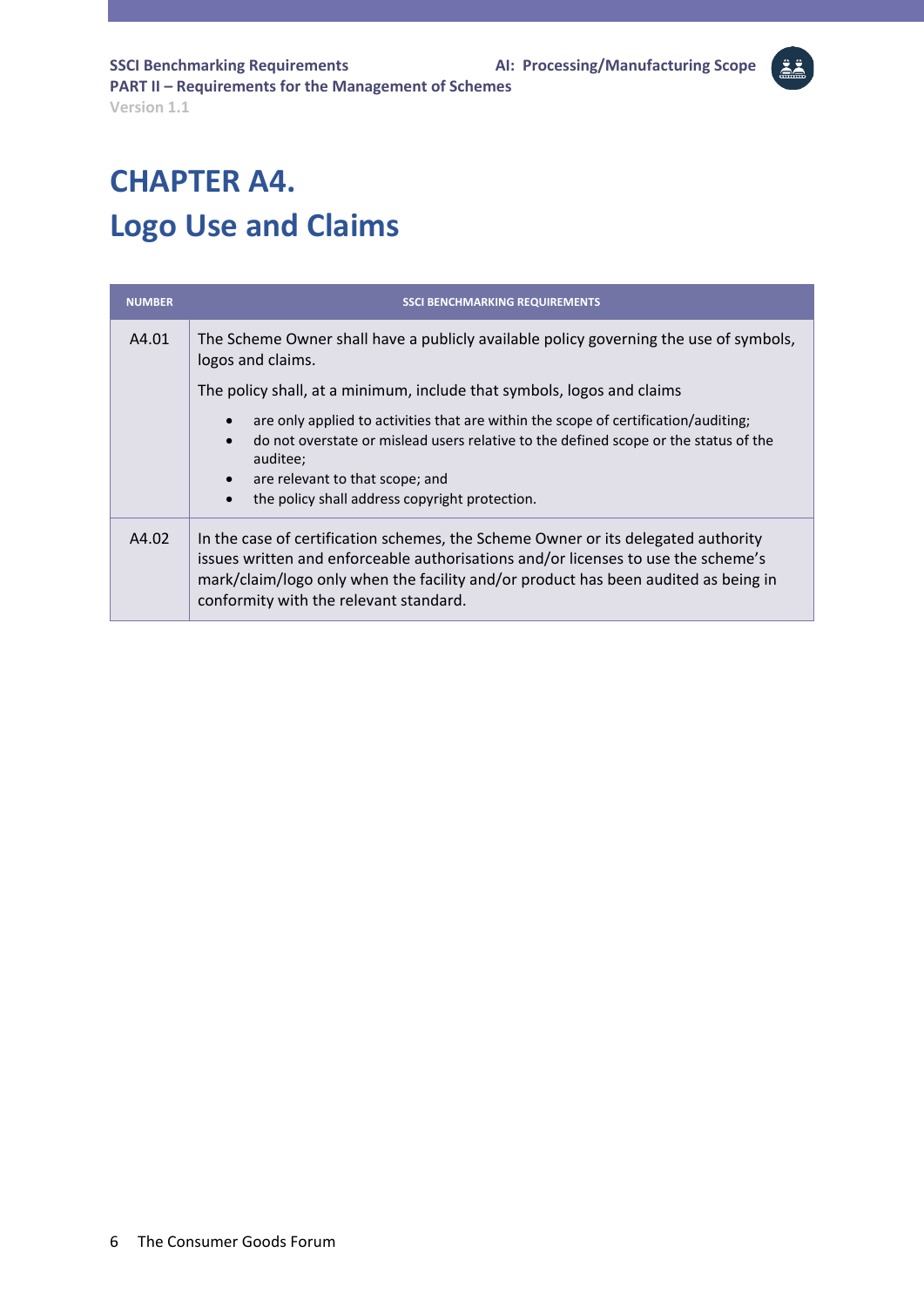

### <span id="page-6-0"></span>**CHAPTER A5. Standard Setting and Maintenance**

| <b>NUMBER</b> | <b>SSCI BENCHMARKING REQUIREMENTS</b>                                                                                                                                                                                                                                        |
|---------------|------------------------------------------------------------------------------------------------------------------------------------------------------------------------------------------------------------------------------------------------------------------------------|
| A5.01         | The Scheme Owner shall have a document control procedure in place to ensure that all of<br>the scheme's normative documents are appropriately controlled and publicly available.                                                                                             |
| A5.02         | The Scheme Owner shall have publicly available procedures for the process under which<br>each standard is developed, approved and revised.                                                                                                                                   |
| A5.03         | The Scheme Owner shall ensure participation of technical experts and encourages<br>balanced participation by stakeholders in the standard development, revision and<br>approval process.                                                                                     |
| A5.04         | The Scheme Owner shall ensure that the standard, during its development or for major<br>revisions,<br>(a) has been subject to public stakeholder consultation and<br>(b) due consideration has been given to comments received from stakeholders during the<br>consultation. |
| A5.05         | The Scheme Owner allows a period of at least 60 days for the submission of comments on<br>the draft standard during the public consultation phase.                                                                                                                           |
| A5.06         | The Scheme Owner reviews standards at least every five years for continued relevance<br>and for effectiveness in meeting their stated objectives and, if necessary, revises them in<br>a timely manner.                                                                      |
| A5.07         | The Scheme Owner shall prepare sufficient guidance on the standard to support<br>consistent interpretation of its requirements.                                                                                                                                              |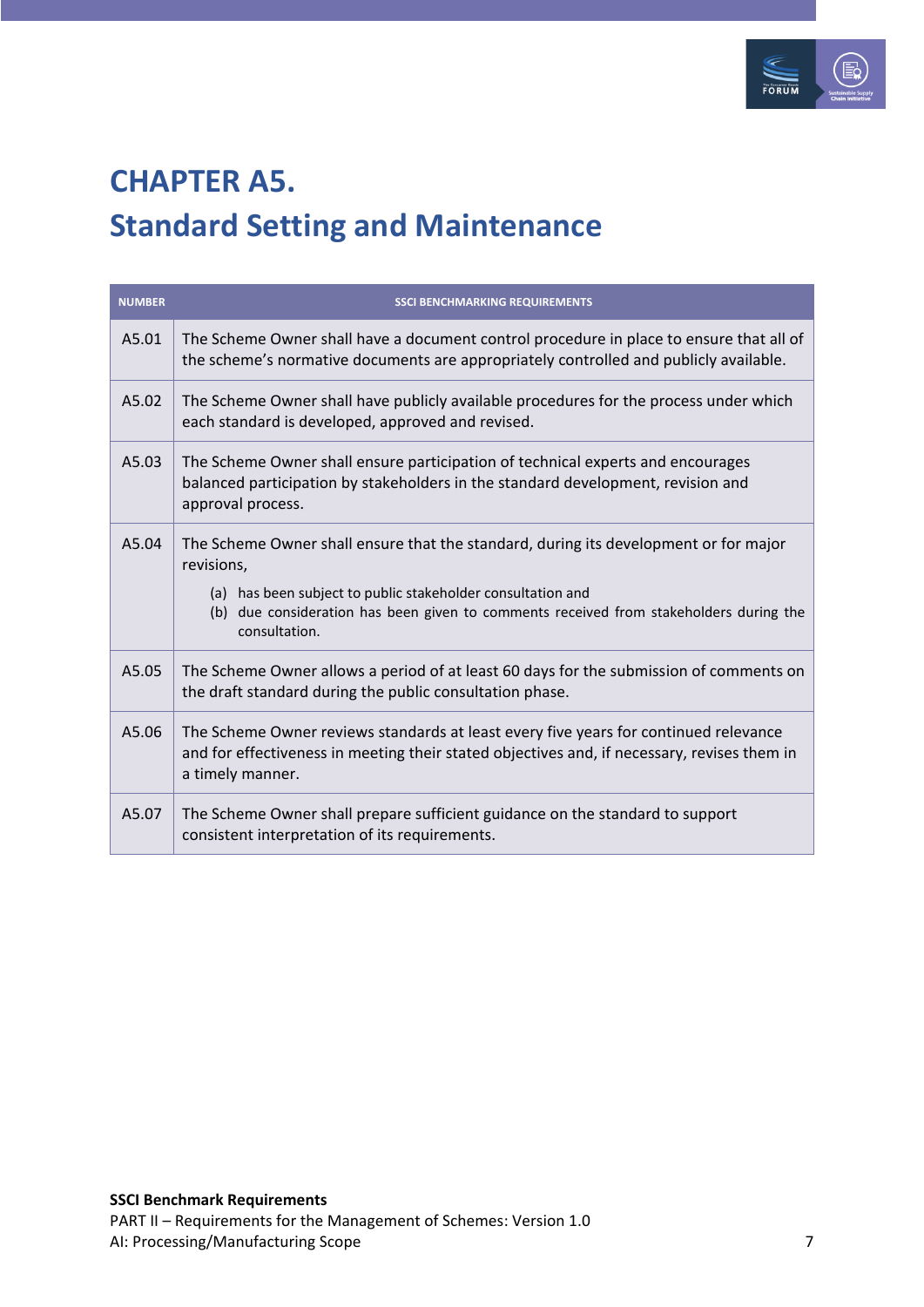#### <span id="page-7-0"></span>**CHAPTER B1. Accreditation**

| <b>NUMBER</b> | <b>SSCI BENCHMARKING REQUIREMENTS</b>                                                                                                                                                                                                                                                                                                                                                                                                                                  |
|---------------|------------------------------------------------------------------------------------------------------------------------------------------------------------------------------------------------------------------------------------------------------------------------------------------------------------------------------------------------------------------------------------------------------------------------------------------------------------------------|
| B1.01         | The Scheme Owner shall require that audit firms achieve and maintain accreditation<br>against the current version of ISO/IEC 17021-1 or ISO/IEC 17065 for the scope of the<br>respective standard of the scheme.                                                                                                                                                                                                                                                       |
| B1.02         | In the event that an audit firm is not yet accredited to ISO/IEC 17021 or ISO/IEC 17065,<br>the Scheme Owner may put procedures in place for a clearly defined transition period to<br>allow audit firms to achieve ISO accreditation. If a transition period is granted, it shall not<br>exceed two years.                                                                                                                                                            |
|               | The audit quality programme must include:                                                                                                                                                                                                                                                                                                                                                                                                                              |
|               | (a) A designated person/persons in charge of the programme and a defined procedure and<br>requirements for auditor selection, training and qualifications;<br>(b) Procedures for sampling methodology, audit days calculation and multi-site audits;<br>(c) Procedures for technical review and approval of audit reports, shadow audits and auditor<br>oversight;<br>(d) Any additional objective measures to ensure that the audit firm is able to conduct audits in |
|               | accordance with the policies and procedures established by the Scheme Owner.                                                                                                                                                                                                                                                                                                                                                                                           |
| B1.03         | The Scheme Owner has a contractual, enforceable arrangement or formal understanding<br>that requires accreditation bodies to be compliant with the requirements of the current<br>version of ISO/IEC 17011.                                                                                                                                                                                                                                                            |
| B1.04         | The Scheme Owner specifies the requirements for audit firms that the accreditation body<br>is required to verify.                                                                                                                                                                                                                                                                                                                                                      |
| B1.05         | The Scheme Owner only works with accreditation bodies that have personnel with the<br>necessary education, training, technical knowledge and experience for performing<br>accreditation functions in social compliance.                                                                                                                                                                                                                                                |
| B1.06         | The Scheme Owner shall ensure that assessment staff within the accreditation body have<br>knowledge of the standard and its intent, and of the schemes' assurance requirements.                                                                                                                                                                                                                                                                                        |
| B1.07         | The Scheme Owner ensures that the accreditation process includes an on-site audit of<br>the audit firm.                                                                                                                                                                                                                                                                                                                                                                |
| B1.08         | The Scheme Owner shall have an agreement in place with the accreditation body to<br>ensure that, in the event that an audit firm has its accreditation withdrawn or suspended<br>by the accreditation body, the Scheme Owner is informed of this action.                                                                                                                                                                                                               |
| B1.09         | If more than one accreditation body is used, the Scheme Owner shall ensure that the<br>accreditation is implemented in a consistent manner.                                                                                                                                                                                                                                                                                                                            |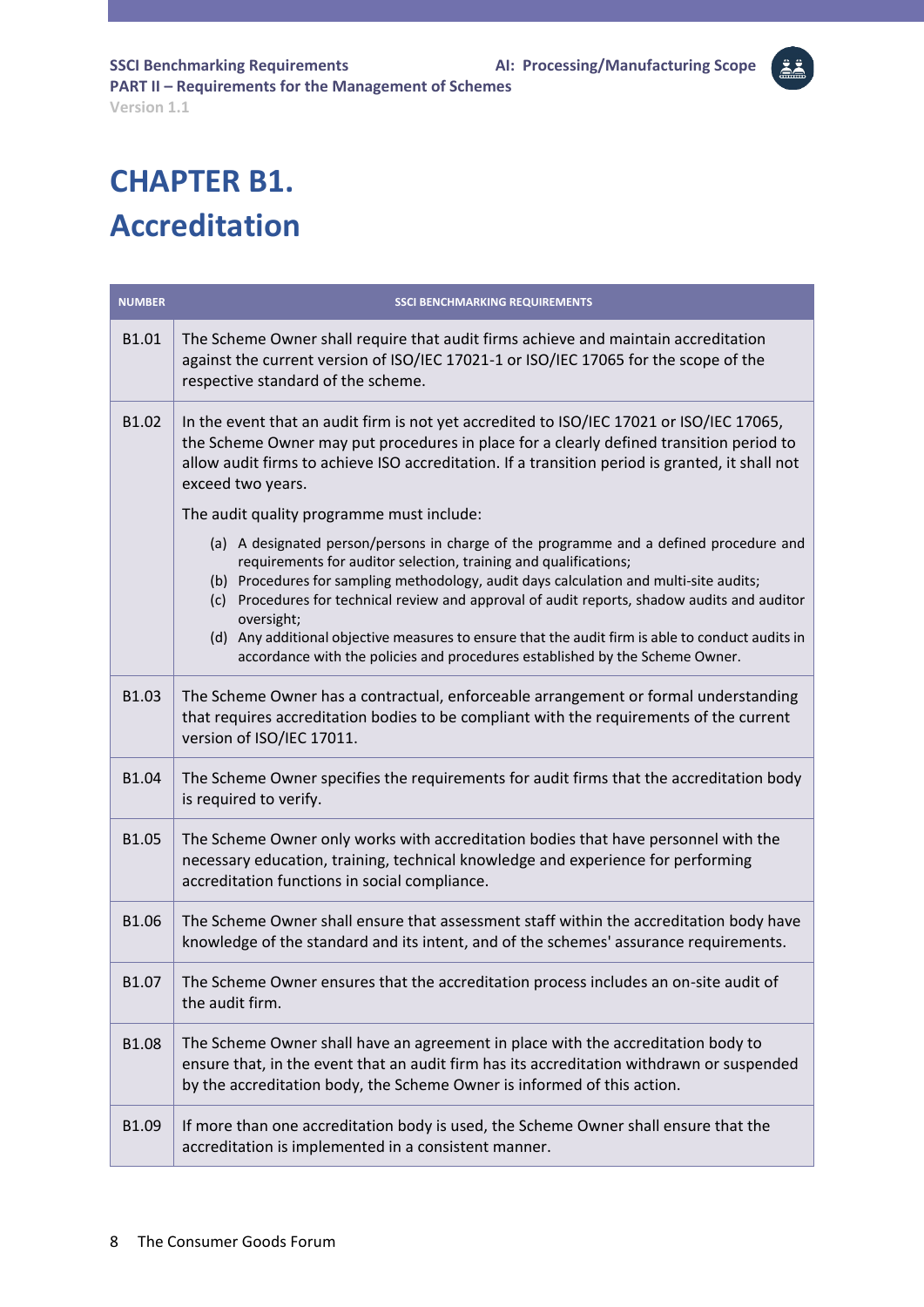

# <span id="page-8-0"></span>**CHAPTER B2. Relationship with Audit Firms**

| <b>NUMBER</b>     | <b>SSCI BENCHMARKING REQUIREMENTS</b>                                                                                                                                                                       |
|-------------------|-------------------------------------------------------------------------------------------------------------------------------------------------------------------------------------------------------------|
| B <sub>2.01</sub> | The Scheme Owner shall ensure that audit firms that are approved to operate their<br>scheme are legal entities.                                                                                             |
| B <sub>2.02</sub> | The Scheme Owner shall ensure that it has contractual and enforceable arrangements<br>with all audit firms that are approved to operate their scheme.                                                       |
| B <sub>2.03</sub> | The Scheme Owner shall have in place a system to ensure an audit firm notifies them of<br>all executed audit activities under their scheme, as well as any withdrawal or suspension.                        |
| B <sub>2.04</sub> | The Scheme Owner shall ensure that the audit firm operates an effective and fully<br>implemented quality system. The quality system shall be fully documented and used by<br>all relevant audit firm staff. |

## <span id="page-8-1"></span>**CHAPTER B3. Auditor Competence**

| <b>NUMBER</b>     | <b>SSCI BENCHMARKING REQUIREMENTS</b>                                                                                                                                                                                                                                                                                                                                                                                                                                                                                                                                                                                                                                                                                                                                                                                                             |
|-------------------|---------------------------------------------------------------------------------------------------------------------------------------------------------------------------------------------------------------------------------------------------------------------------------------------------------------------------------------------------------------------------------------------------------------------------------------------------------------------------------------------------------------------------------------------------------------------------------------------------------------------------------------------------------------------------------------------------------------------------------------------------------------------------------------------------------------------------------------------------|
| B <sub>3.01</sub> | The Scheme Owner shall define the qualifications and competence criteria required of<br>auditors.                                                                                                                                                                                                                                                                                                                                                                                                                                                                                                                                                                                                                                                                                                                                                 |
| B <sub>3.02</sub> | The lead auditor performing audits for the audit firm shall have the following<br>experience:<br>a minimum of 1-year experience in social compliance auditing and a minimum of 100<br>$\bullet$<br>social compliance audit days, or;<br>a minimum of 2 years' experience in any other type of auditing and 150 audit days of<br>$\bullet$<br>which a minimum of 50 are social compliance audit days. Other audit days may include<br>management system, health and safety, labour inspections, investigations, audit<br>components or;<br>a detailed combination of minimum relevant experience of 3 years in social compliance<br>$\bullet$<br>trainings, and social compliance audit days, a minimum of which 50 are social<br>compliance audit days, that are publicly available and consistent with standard industry<br>practices and norms. |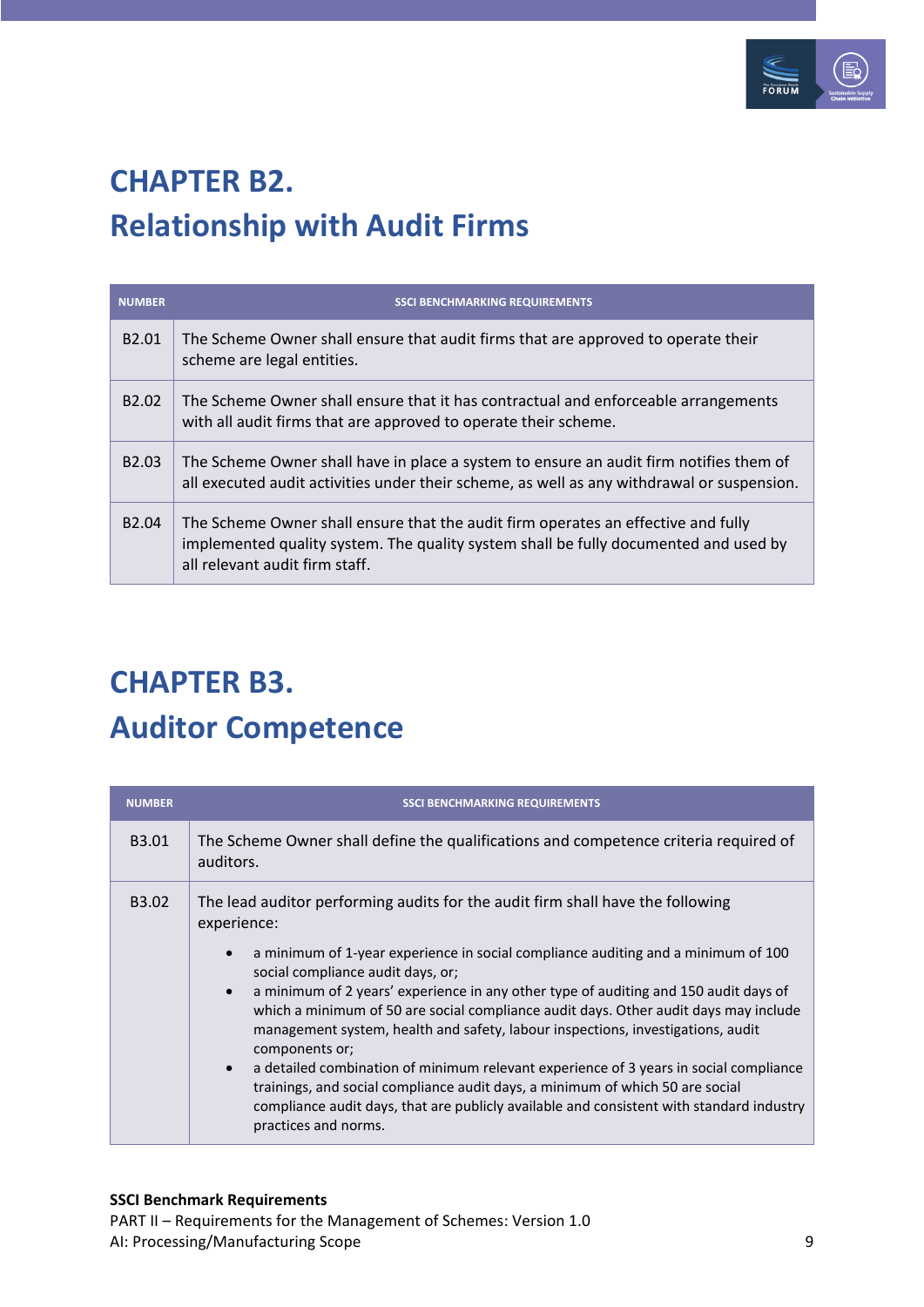**SSCI Benchmarking Requirements AI: Processing/Manufacturing Scope**

a.

**PART II – Requirements for the Management of Schemes** 

**Version 1.1**

| B3.03 | In the event that an audit firm is not yet meeting the requirements of B3.02, the<br>Scheme Owner may put procedures in place for a clearly defined transition period to<br>allow audit firms to meet these requirements.                                                                                                                       |
|-------|-------------------------------------------------------------------------------------------------------------------------------------------------------------------------------------------------------------------------------------------------------------------------------------------------------------------------------------------------|
| B3.04 | The Scheme Owner shall require audit firms that auditor competence is demonstrated<br>on a recurring basis. The competence assessment of lead auditors and audit team<br>members shall include the following:                                                                                                                                   |
|       | an assessment of knowledge of local and national labour and human rights issues and<br>$\bullet$<br>legislation;<br>an assessment of skills in interviewing workers on human and labour rights issues,<br>an assessment of knowledge of the relevant sector;                                                                                    |
|       | an assessment of the personal attributes of the auditor, to ensure they conduct<br>themselves in a professional manner;<br>a period of supervision (witnessed audits) to cover specific audit techniques and<br>$\bullet$<br>specific category knowledge;                                                                                       |
|       | a documented sign off by the audit firm of the satisfactory completion of assessment<br>requirements.                                                                                                                                                                                                                                           |
| B3.05 | The Scheme Owner shall require audit firms that their auditors have successfully<br>completed approved training in the respective scheme to the satisfaction of the<br>scheme owner. Training shall be repeated regularly and folowing major revisions of the<br>scheme.                                                                        |
| B3.06 | The Scheme Owner shall ensure that audit firms have a structure in place that assures<br>that auditors shall keep up to date with industry best practice.                                                                                                                                                                                       |
| B3.07 | The Scheme Owner shall require audit firms to provide specific training to auditors on a<br>regular basis, based on the most pertinent social compliance risks in the regions they<br>operate in and individual performance reviews. Scheme owners shall require audit<br>firms to document training attendance.                                |
| B3.08 | The Scheme Owner shall require that if an audit firm sub-contracts any work to another<br>party, a legally enforceable agreement between the audit firm and the sub-contracted<br>party is in place to ensure the sub-contracted party adheres to the same policies,<br>procedures and competence requirements when auditing against the scheme |
| B3.09 | The Scheme Owner shall require all approved audit firms to implement an ongoing<br>programme for auditor calibration.                                                                                                                                                                                                                           |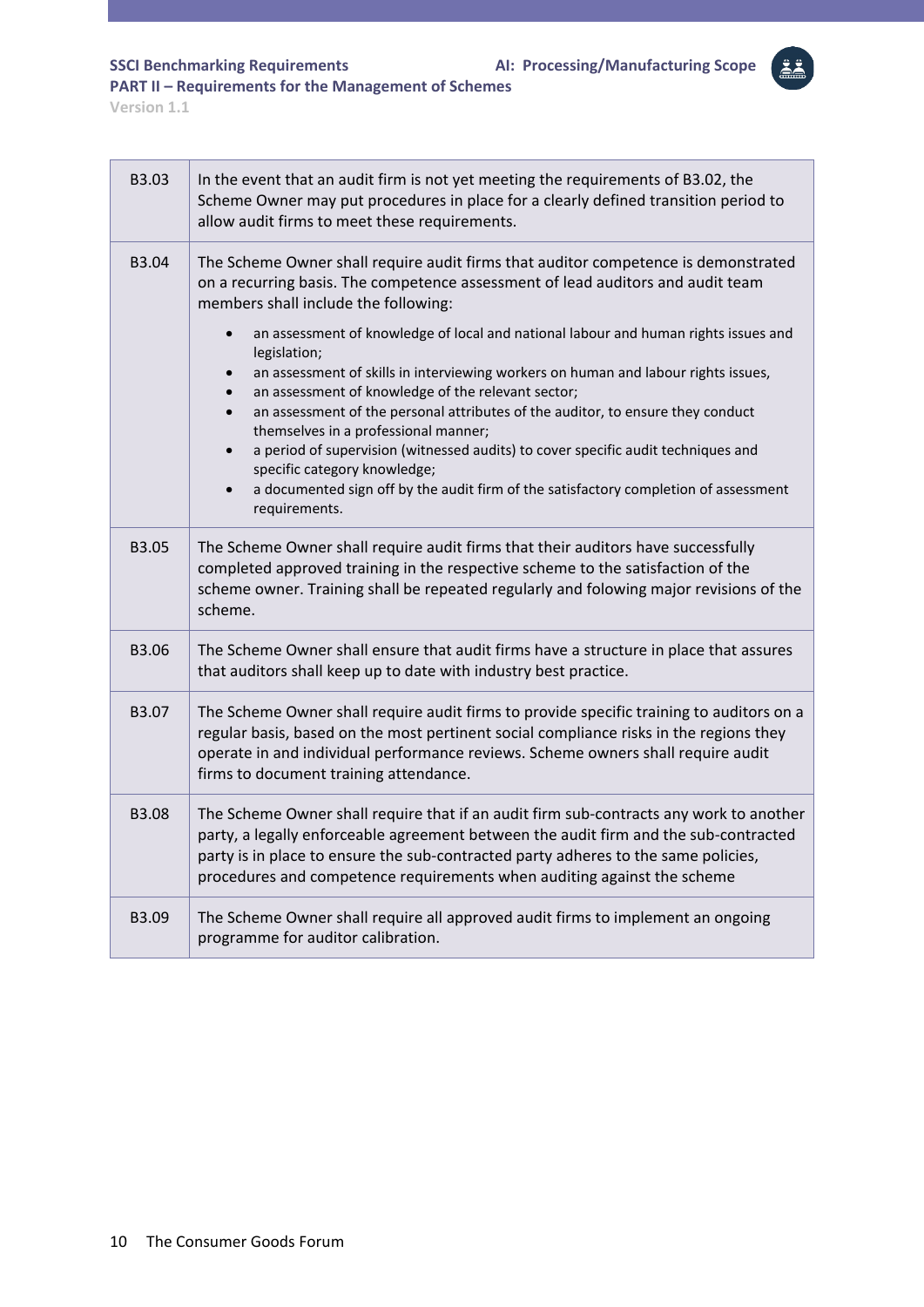

### <span id="page-10-0"></span>**CHAPTER B4. Audit Protocol**

| <b>NUMBER</b> | <b>SSCI BENCHMARKING REQUIREMENTS</b>                                                                                                                                                                                                                                                                                                                                                                                                                                                                                             |
|---------------|-----------------------------------------------------------------------------------------------------------------------------------------------------------------------------------------------------------------------------------------------------------------------------------------------------------------------------------------------------------------------------------------------------------------------------------------------------------------------------------------------------------------------------------|
| B4.01         | The Scheme Owner shall define the methodology to assess compliance with the<br>standard and require audit firms to apply this methodology consistently.                                                                                                                                                                                                                                                                                                                                                                           |
| B4.02         | The Scheme Owner shall require that the scope of the audit includes an on-site<br>assessment of the main site and all other pertinent off-site locations, including<br>accommodation facilities, where provided or mandated.                                                                                                                                                                                                                                                                                                      |
| B4.03         | The Scheme Owner shall define a procedure for audit firms to determine the number<br>and selection of pertinent locations.                                                                                                                                                                                                                                                                                                                                                                                                        |
| B4.04         | The Scheme Owner shall have a clearly defined and documented audit frequency<br>programme. The maximum validity of an audit or certificate shall not exceed 3 years.                                                                                                                                                                                                                                                                                                                                                              |
|               | The Scheme Owner shall require audit firms to carry out periodic surveillance audits at<br>sufficiently close intervals to verify compliance with the standards' requirements. The<br>rationale behind these intervals shall be clearly defined and transparent.                                                                                                                                                                                                                                                                  |
| B4.05         | The Scheme Owner shall ensure that, irrespective of the defined minimum audit<br>frequency, the audit firm shall undertake additional surveillance audits in the event<br>that there is evidence or suspicion of non-conformity within an organisation.                                                                                                                                                                                                                                                                           |
| B4.06         | The audit shall take place during a period when the employment site is in normal<br>operation. Resulting variations to audit frequency shall be clearly defined and<br>documented.                                                                                                                                                                                                                                                                                                                                                |
| B4.07         | The Scheme Owner shall clearly define the expected duration of audits and the<br>rationale for the determination of the duration of the audit that audit firms are<br>required to follow during the audit. The rationale shall at a minimum include the size of<br>the workforce and should include additional criteria that will ensure the effectiveness<br>of the audit such as the physical size of the location to audit, number of locations,<br>nationalities of the workforce, product lines and product categories, etc. |
| B4.08         | The Scheme Owner shall have in place auditing procedures and guidance for multi-site<br>auditing and requires audit firms to apply the methodology consistently, if allowed<br>under the scheme.                                                                                                                                                                                                                                                                                                                                  |
| B4.09         | The Scheme Owner shall require that audits include worker and management<br>interviews, the observation of processes and activities and the review of relevant<br>documentation and records.                                                                                                                                                                                                                                                                                                                                      |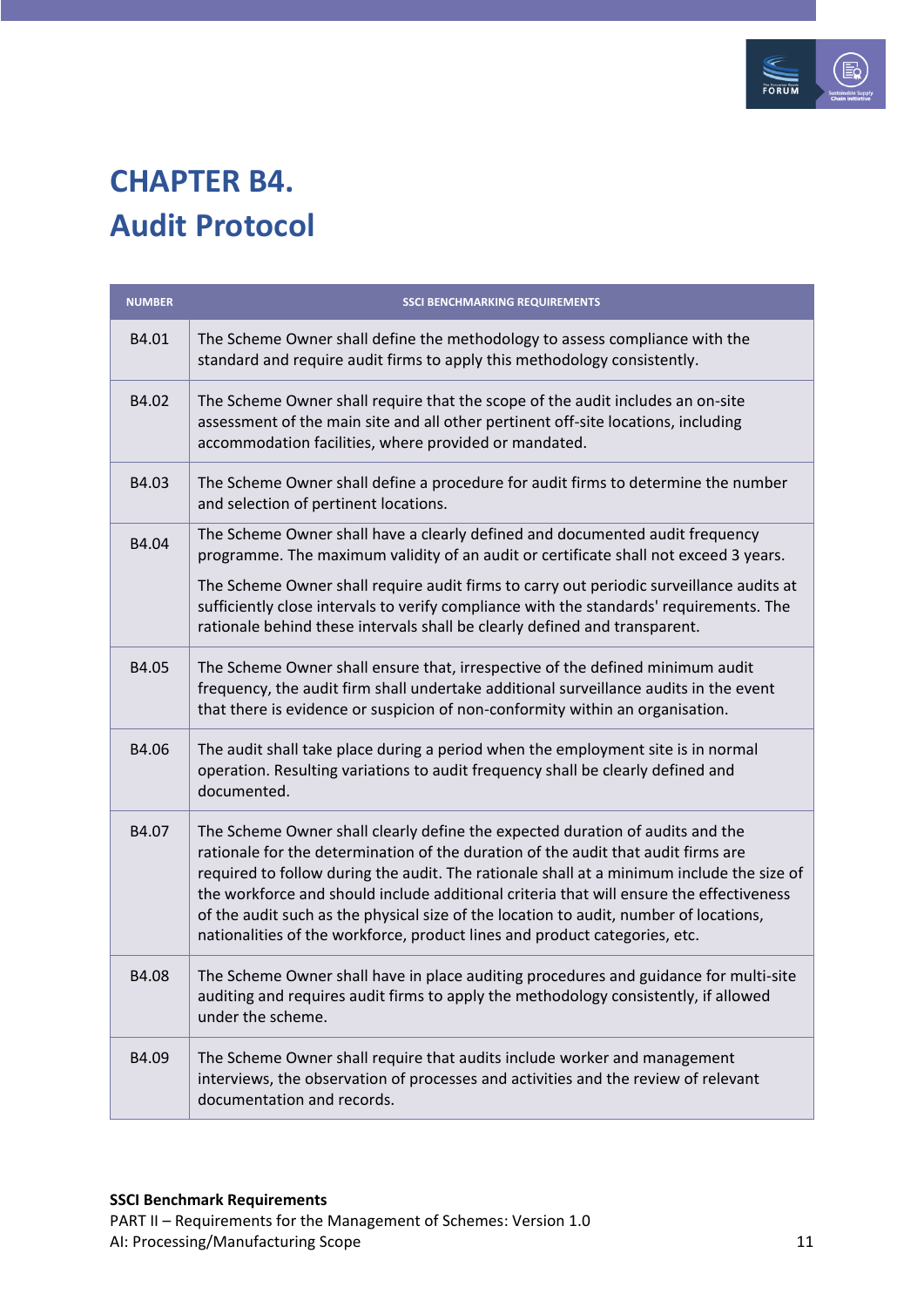**SSCI Benchmarking Requirements AI: Processing/Manufacturing Scope**

a.

**PART II – Requirements for the Management of Schemes** 

**Version 1.1**

 $\overline{\phantom{0}}$ 

| B4.10 | The Scheme Owner shall define the methodology for defining the number of workers<br>to be interviewed. Interviewed workers shall reflect a wide range of workers and<br>include potentially vulnerable workers and those in less skilled positions.                                                                                                                                                                                                                                                                               |
|-------|-----------------------------------------------------------------------------------------------------------------------------------------------------------------------------------------------------------------------------------------------------------------------------------------------------------------------------------------------------------------------------------------------------------------------------------------------------------------------------------------------------------------------------------|
| B4.11 | The Scheme Owner shall define requirements for the execution of worker interviews<br>that audit firms are required to implement. The requirements include at a minimum<br>that:                                                                                                                                                                                                                                                                                                                                                   |
|       | Workers shall be interviewed both individually and in groups<br>Workers shall be interviewed in a confidential setting without any supervision or<br>management personnel present<br>Information provided by workers shall be processed in a non-attributable manner<br>$\bullet$<br>Workers shall be interviewed in their own language<br>$\bullet$<br>The selection of workers shall consider that they are representative of the factory, by<br>$\bullet$<br>characteristics such as gender, age, length of service and origin |
|       | In any event, management, supervisors or their representatives shall not act as<br>interpreters                                                                                                                                                                                                                                                                                                                                                                                                                                   |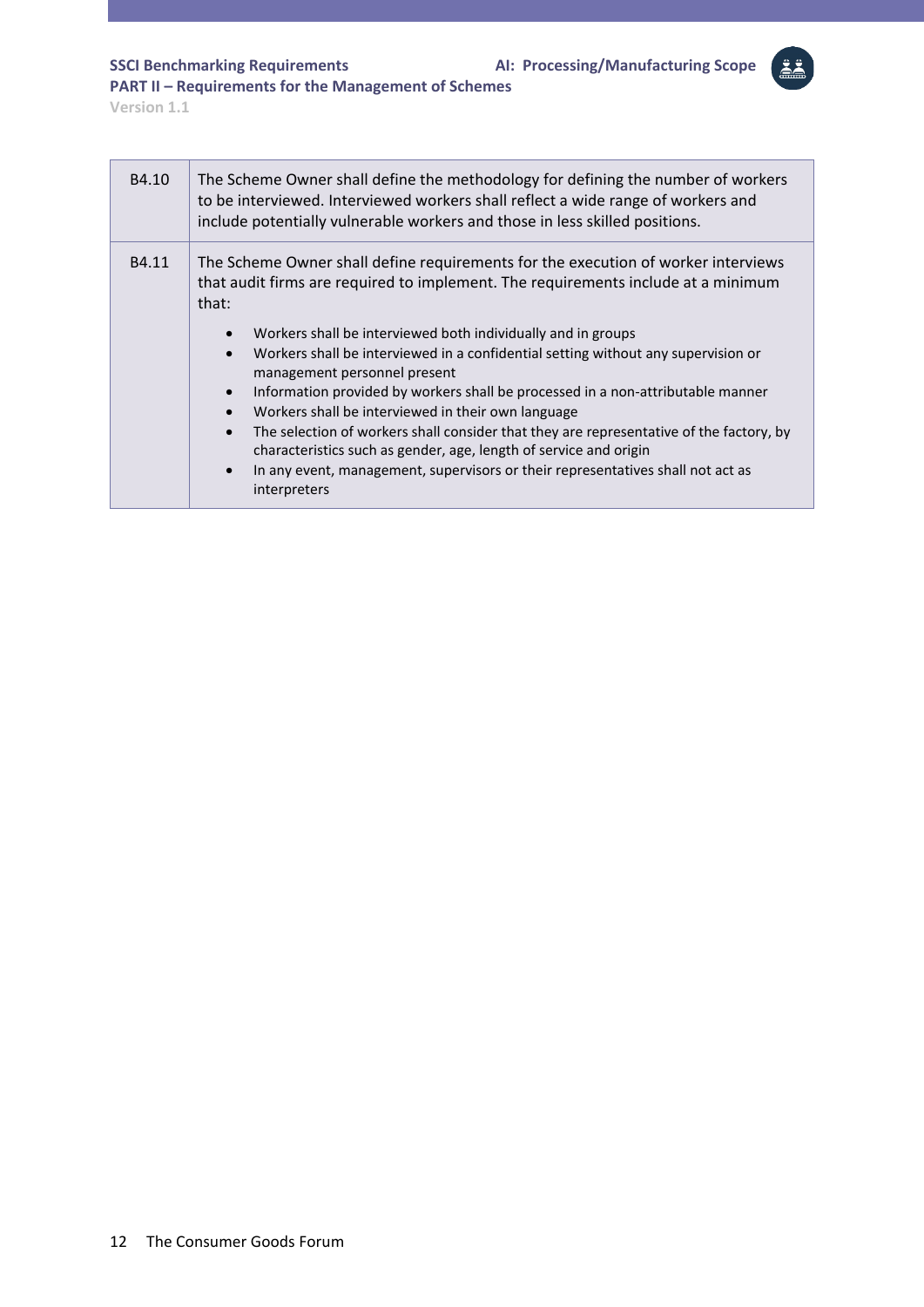

### <span id="page-12-0"></span>**CHAPTER B5. Audit Reporting**

| <b>NUMBER</b> | <b>SSCI BENCHMARKING REQUIREMENTS</b>                                                                                                                                                                                                                                                                                                                                                                                                                                                                                                                                                                                                                                                                                                                                              |
|---------------|------------------------------------------------------------------------------------------------------------------------------------------------------------------------------------------------------------------------------------------------------------------------------------------------------------------------------------------------------------------------------------------------------------------------------------------------------------------------------------------------------------------------------------------------------------------------------------------------------------------------------------------------------------------------------------------------------------------------------------------------------------------------------------|
| B5.01         | The Scheme Owner shall require certificates/audit reports to include, at a minimum:<br>the name and address of the Scheme Owner;<br>$\bullet$<br>the name and address of the audit firm;<br>the name and address of the audited site;<br>the effective date of issue of the certificate/audit report;<br>the substance (scope of audit) of the certificate/audit report;<br>in case of certification schemes: the term for which the certification is valid;<br>signature of the issuing officer.                                                                                                                                                                                                                                                                                  |
| B5.02         | Reports and grading systems shall clearly identify whether audits are announced, semi-<br>announced or unannounced.                                                                                                                                                                                                                                                                                                                                                                                                                                                                                                                                                                                                                                                                |
| B5.03         | The Scheme Owner shall require that audit reports shall contain evidence that all the<br>relevant criteria have been checked during the audit. In the case where a non-<br>conformity is identified by the auditor, clear and concise details of the non-conformity<br>shall be provided in the audit report.                                                                                                                                                                                                                                                                                                                                                                                                                                                                      |
| B5.04         | The Scheme Owner shall require audit firms to ensure that audit reports of full audits<br>are given a thorough technical review. Surveillance audits shall, at a minimum, be<br>reviewed according to a risk-based approach.<br>For the review process to be effective it shall be ensured that:<br>reviewers are impartial and technically capable of understanding the content of<br>reports;<br>all applicable requirements of the standard have been fully covered, using any<br>supporting notes made during the assessment by a suitably qualified auditor,<br>all areas of non-conformity have been identified and supported with clear evidence,<br>in the case of certification schemes, effective corrective action has been taken to<br>resolve these non-conformities. |
| B5.05         | The Scheme Owner shall define clear procedures in case non-compliances are found<br>that pose an imminent danger to workers.                                                                                                                                                                                                                                                                                                                                                                                                                                                                                                                                                                                                                                                       |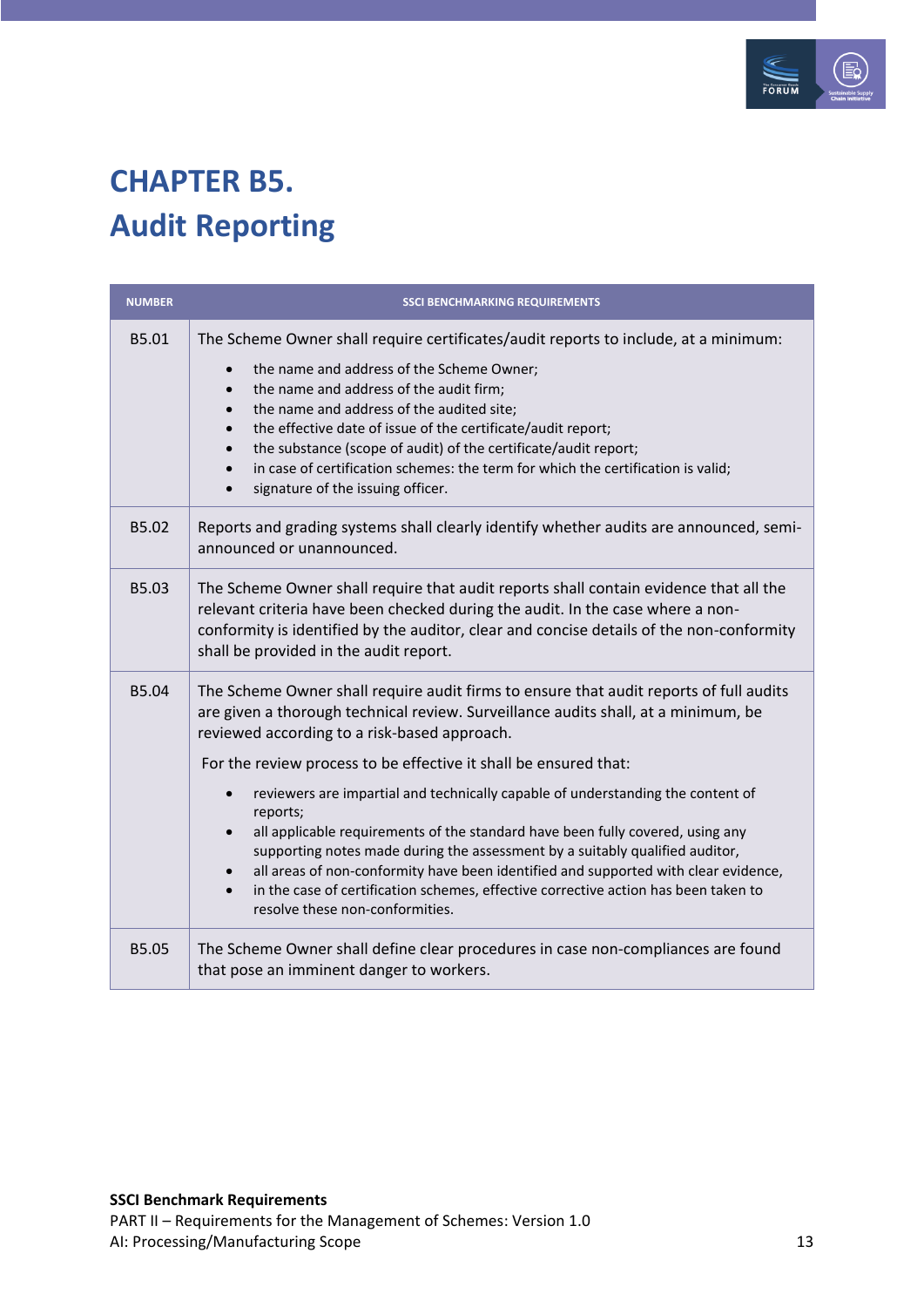# <span id="page-13-0"></span>**CHAPTER B6. Follow-Up Action**

| <b>NUMBER</b> | <b>SSCI BENCHMARKING REQUIREMENTS</b>                                                                                                                                                                                                                                                                                                              |
|---------------|----------------------------------------------------------------------------------------------------------------------------------------------------------------------------------------------------------------------------------------------------------------------------------------------------------------------------------------------------|
| B6.01         | The Scheme Owner shall have a system for the classification of non-conformities that<br>clearly specifies the definition of the different types of non-conformities.                                                                                                                                                                               |
| B6.02         | The Scheme Owner shall require the auditee to perform a root cause analysis of the<br>non-conformities found.                                                                                                                                                                                                                                      |
| B6.03         | If one or more non-conformities are found, the Scheme Owner shall require the<br>auditee to prepare a corrective action plan, including details on the corrective actions<br>and the time frame in which corrective actions shall be undertaken.                                                                                                   |
| B6.04         | Verification of the implementation of the corrective action plan by an audit firm shall<br>take the form of further on-site assessment OR the review of submitted documentation<br>assessed by a technically competent member or group within the audit firm.<br>Follow-up audits shall be performed for critical or major non-compliances or when |
|               | corrective actions can be evaluated only through an on-site visit.                                                                                                                                                                                                                                                                                 |
| B6.05         | The Scheme Owner shall define clear procedures regarding the follow-up action when<br>non-conformities are found. In the case of certification schemes, all evidence of<br>corrective action shall be submitted, completed and verified by the audit firm, within a<br>timescale defined by the Scheme Owner.                                      |
| B6.06         | In case of certification schemes, the Scheme Owner shall provide audit firms with<br>consistent documented procedure(s) that specify the conditions under which<br>certification may be suspended or withdrawn, partially or in total, for all or part of the<br>scope of certification.                                                           |
| B6.07         | The Scheme Owner shall require that the audit firm has in place a clearly defined and<br>publicly available appeals procedure.                                                                                                                                                                                                                     |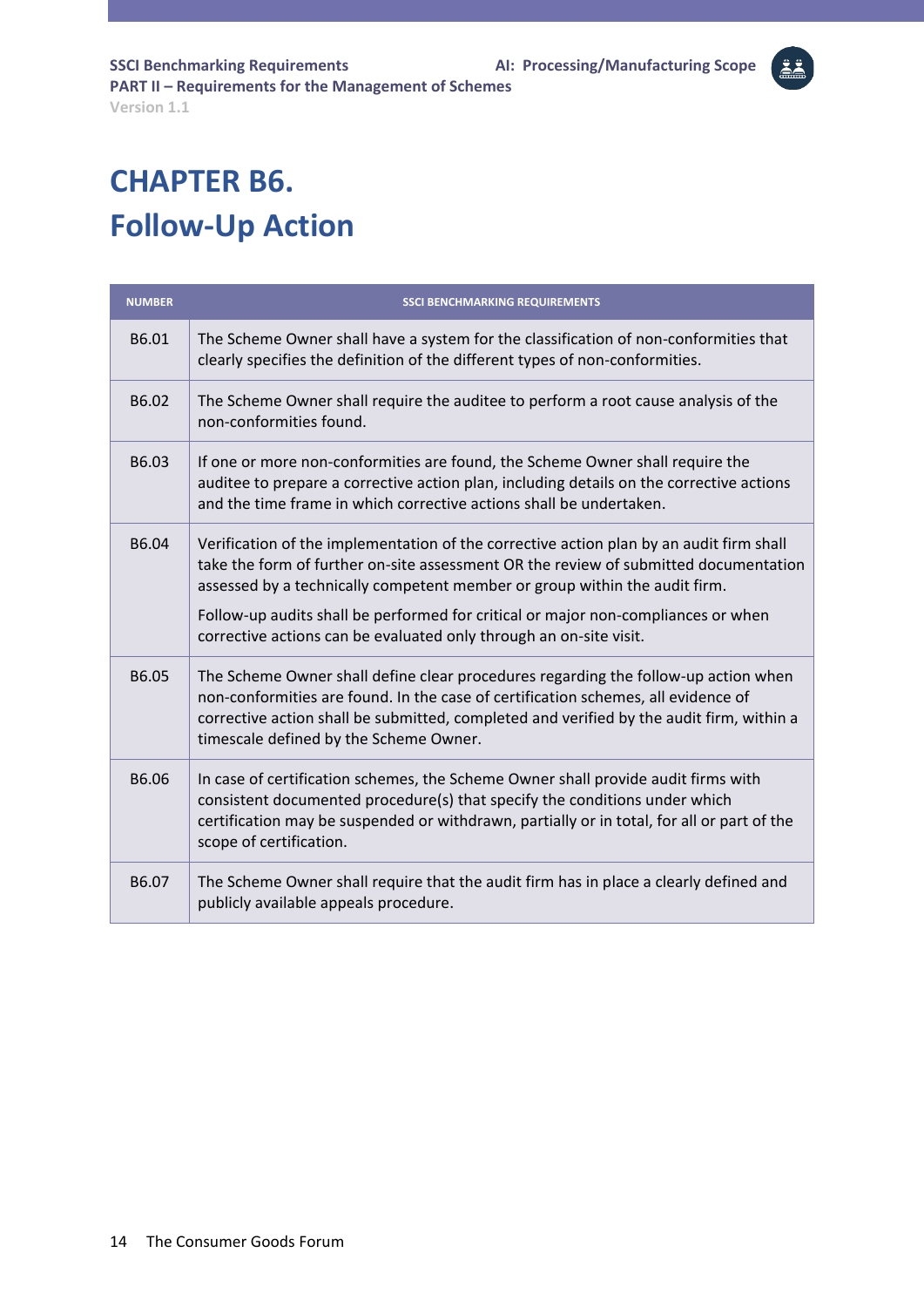

#### <span id="page-14-0"></span>**CHAPTER B7. Data Management**

| <b>NUMBER</b> | <b>SSCI BENCHMARKING REQUIREMENTS</b>                                                                                                                                            |
|---------------|----------------------------------------------------------------------------------------------------------------------------------------------------------------------------------|
| B7.01         | The Scheme Owner shall have in place a clearly defined data management system,<br>which will hold and maintain data for the effective management and operation of the<br>scheme. |
| B7.02         | The Scheme Owner shall ensure that the data management system incorporates as a<br>minimum:                                                                                      |
|               | Number of approved audit firms,<br>$\bullet$                                                                                                                                     |
|               | Number of audit reports/certificates issued<br>In case of certification schemes: number of delisted sites<br>$\bullet$                                                           |